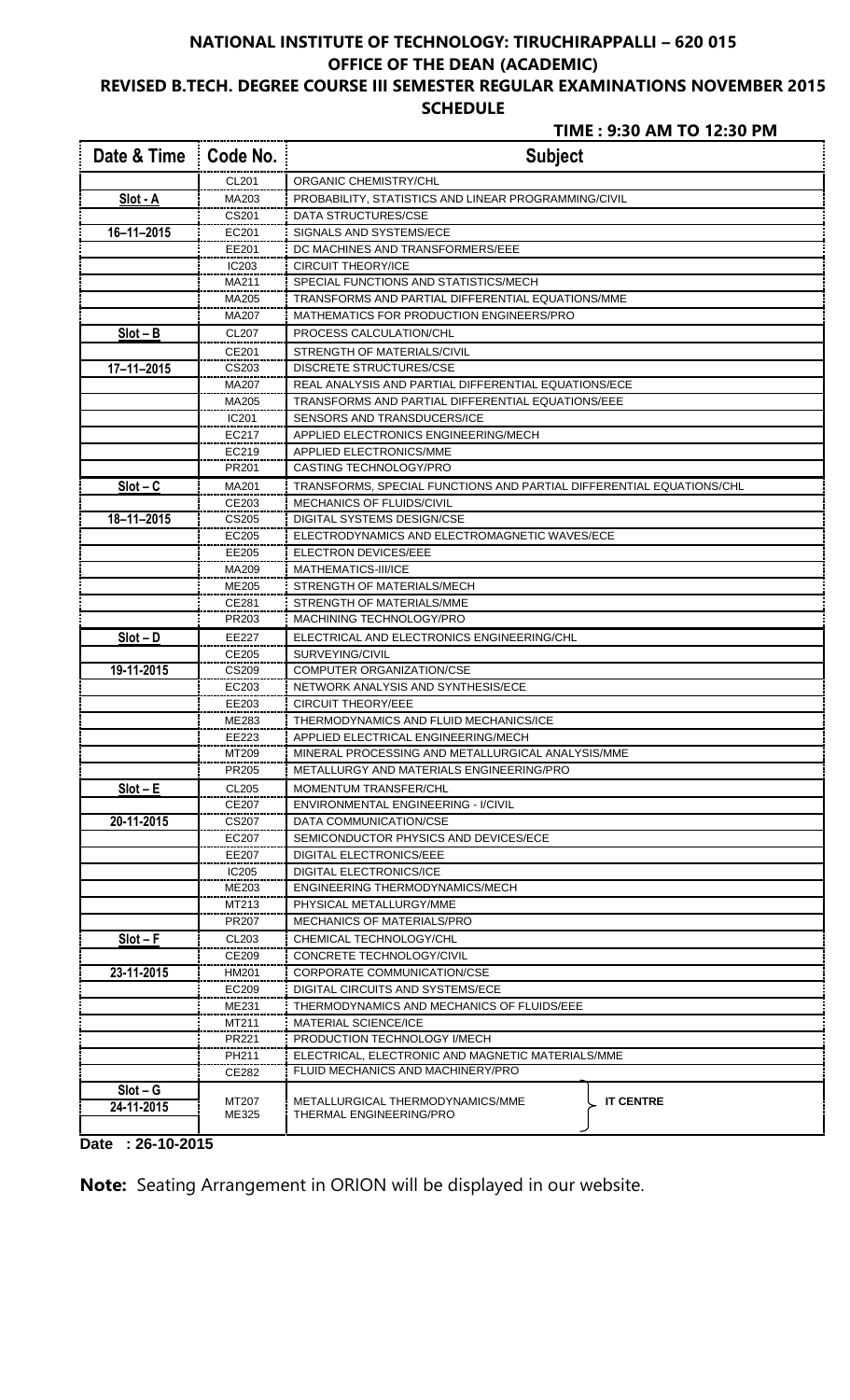# **NATIONAL INSTITUTE OF TECHNOLOGY: TIRUCHIRAPPALLI – 620 015 OFFICE OF THE DEAN (ACADEMIC)**

**REVISED B.TECH. DEGREE COURSE V SEMESTER REGULAR EXAMINATIONS – NOVEMBER 2015**

|                  |                       | TIME: 9:30 AM TO 12:30 PM<br><b>SCHEDULE</b>                                                                                      |  |  |  |
|------------------|-----------------------|-----------------------------------------------------------------------------------------------------------------------------------|--|--|--|
| Date & Time      | Code No.              | <b>Subject</b>                                                                                                                    |  |  |  |
| $Slot - A$       | CL301                 | CHEMICAL REACTION ENGINEERING-I/CHL                                                                                               |  |  |  |
| $16 - 11 - 2015$ | CE303<br>MA304        | CONCRETE STRUCTURES-I/CIVIL<br>PRINCIPLES OF OPERATIONAL RESEARCH/CSE                                                             |  |  |  |
|                  | EC301                 | STATISTICAL THEORY OF COMMUNICATION/ECE                                                                                           |  |  |  |
|                  | EE307                 | DATA STRUCTURES AND ALGORITHMS/EEE                                                                                                |  |  |  |
|                  | EC317                 | PRINCIPLES OF COMMUNICATION SYSTEMS/ICE                                                                                           |  |  |  |
|                  | ME303                 | HEAT AND MASS TRANSFER/MECH                                                                                                       |  |  |  |
|                  | MT301<br>PR301        | METAL CASTING TECHNOLOGY/MME<br>DESIGN OF MACHINE ELEMENTS/PRO                                                                    |  |  |  |
| $Slot - B$       | CL309                 | <b>BIOCHEMICAL ENGINEERING/CHL</b>                                                                                                |  |  |  |
|                  | CE301                 | STRUCTURAL ANALYSIS-I/CIVIL                                                                                                       |  |  |  |
| 17-11-2015       | CS305                 | DATABASE MANAGEMENT SYSTEM/CSE                                                                                                    |  |  |  |
|                  | EC307                 | ANTENNAS AND PROPAGATION/ECE                                                                                                      |  |  |  |
|                  | EE301<br><b>IC303</b> | POWER SYSTEM ANALYSIS/EEE<br>DATA STRUCTURES AND ALGORITHMS/ICE                                                                   |  |  |  |
|                  | ME307                 | ANALYSIS AND DESIGN OF MACHINE COMPONENTS/MECH                                                                                    |  |  |  |
|                  | MT303                 | <b>IRON MAKING AND STEEL MAKING/MME</b>                                                                                           |  |  |  |
|                  | PR305                 | TOOLING FOR MANUFACTURING/PRO                                                                                                     |  |  |  |
| $Slot - C$       | CL305                 | <b>MASS TRANSFER/CHL</b>                                                                                                          |  |  |  |
|                  | CE305                 | ADVANCED STRENGTH OF MATERIALS/CIVIL                                                                                              |  |  |  |
| $18 - 11 - 2015$ | CS301<br>EC311        | <b>COMPUTER ARCHITECTURE/CSE</b><br>ADVANCED MICROPROCESSORS/ECE                                                                  |  |  |  |
|                  | EE305                 | LINEAR INTEGRATED CIRCUITS/EEE                                                                                                    |  |  |  |
|                  | <b>IC305</b>          | LINEAR INTEGRATED CIRCUITS/ICE                                                                                                    |  |  |  |
|                  | MA301                 | NUMERICAL METHODS/MECH                                                                                                            |  |  |  |
|                  | MT309                 | MECHANICAL BEHAVIOUR OF MATERIALS/MME                                                                                             |  |  |  |
|                  | PR307                 | QUALITY, RELIABILITY AND SAFETY ENGINEERING/PRO                                                                                   |  |  |  |
| $Slot - D$       | CL307<br>CE309        | <b>HEAT TRANSFER/CHL</b><br>TRANSPORTATION ENGINEERING - II/CIVIL                                                                 |  |  |  |
| 19-11-2015       | CS307                 | SOFTWARE ENGINEERING/CSE                                                                                                          |  |  |  |
|                  | EC309                 | ANALOG INTEGRATED CIRCUITS/ECE                                                                                                    |  |  |  |
|                  | EE303                 | <b>CONTROL SYSTEMS/EEE</b>                                                                                                        |  |  |  |
|                  | IC301                 | <b>CONTROL SYSTEMS-I/ICE</b>                                                                                                      |  |  |  |
|                  | ME305<br>MT307        | <b>MECHANICS OF MACHINES II/MECH</b><br>MATERIALS JOINING TECHNOLOGY/MME                                                          |  |  |  |
|                  | PR309                 | UNCONVENTIONAL MACHINING PROCESSES/PRO                                                                                            |  |  |  |
| $Slot - E$       | CL315                 | PETROLEUM AND PETROCHEMICAL ENGINEERING / CHL                                                                                     |  |  |  |
|                  | CE307                 | <b>GEOTECHNICAL ENGINEERING - II/CIVIL</b>                                                                                        |  |  |  |
| 20-11-2015       | CS303                 | INTERNET WORKING PROTOCOLS/CSE                                                                                                    |  |  |  |
|                  | EC303<br>EC319        | DIGITAL SIGNAL PROCESSORS AND APPLICATIONS/ECE<br><b>COMMUNICATION SYSTEMS/EEE</b>                                                |  |  |  |
|                  | IC307                 | INDUSTRIAL INSTRUMENTATION-II/ICE                                                                                                 |  |  |  |
|                  | ME309                 | MECHATRONICS/MECH                                                                                                                 |  |  |  |
|                  | MT305                 | POLYMERS AND COMPOSITES/MME                                                                                                       |  |  |  |
|                  | PR311                 | PROFESSIONAL ETHICS AND PSYCHOLOGY/PRO                                                                                            |  |  |  |
| $Slot - F$       | CL303<br>CE463        | MATERIAL SCIENCE AND TECHNOLOGY/CHL<br>COASTAL ENGINEERING /CIVIL                                                                 |  |  |  |
| 23-11-2015       | <b>CE494</b>          | SOLID WASTE MANAGEMENT TECHNIQUES/CIVIL                                                                                           |  |  |  |
|                  | CS061                 | HUMAN COMPUTER INTERACTION/CSE                                                                                                    |  |  |  |
|                  | CS062                 | MULTIMEDIA SYSTEMS/CSE                                                                                                            |  |  |  |
|                  | EC305                 | COMMUNICATION THEORY/ECE                                                                                                          |  |  |  |
|                  | EE088<br>IC040        | AIRCRAFT ELECTRONIC SYSTEM/EEE<br>IMAGE PROCESSING/ICE                                                                            |  |  |  |
|                  | <b>IC034</b>          | POWER ELECTRONICS/ICE                                                                                                             |  |  |  |
|                  | <b>IC033</b>          | DIGITAL SIGNAL PROCESSING/ICE                                                                                                     |  |  |  |
|                  | ME331                 | COMPRESSIBLE FLOW AND JET PROPULSION/MECH                                                                                         |  |  |  |
|                  | MT013                 | SPECIAL STEELS AND CAST IRON/MME                                                                                                  |  |  |  |
|                  | CA351                 | C++ AND UNIX/MME                                                                                                                  |  |  |  |
|                  | PR313                 | COMPUTER INTEGRATED MANUFACTURING/PRO                                                                                             |  |  |  |
| 24.11.2015       | EE455<br>PR004        | DESIGN WITH PIC MICROCONTROLLERS/EEE (along with VII semester Students) (14-11-2015)(IT CENTRE)<br><b>INDUSTRIAL ROBOTICS/PRO</b> |  |  |  |
|                  | PR023                 | PRODUCT DEVELOPMENT STRATEGIES / PRO                                                                                              |  |  |  |
| 26-11-2015       | CL091                 | PROCESS MODELLING AND SIMULATION / CHL<br>THEORY OF ELASTICITY AND PLASTICITY/CIVIL                                               |  |  |  |
| <b>HONOURS</b>   | CE651<br>CS091        | <b>HIGH SPEED NETWORKS/CSE</b>                                                                                                    |  |  |  |
|                  | EC093<br>EC088        | <b>DIGITAL SYSTEM DESIGN/ECE</b><br><b>IT CENTRE</b>                                                                              |  |  |  |
|                  | EC082                 | <b>BIO MEMS/ECE</b><br>DETECTION AND ESTIMATION/ECE                                                                               |  |  |  |
|                  | EC083<br>IC092        | STATISTICAL SIGNAL PROCESSING/ECE                                                                                                 |  |  |  |
|                  | MT094                 | INSTRUMENTATION SYSTEM DESIGN/ICE<br>AEROSPACE MATERIALS/MME                                                                      |  |  |  |
|                  | <b>PR094</b>          | TOTAL QUALITY ENGINEERING/PRO                                                                                                     |  |  |  |
| 13.11.2015       | EE008                 | ELECTRICAL SAFETY/EEE (along with VII semester students) (IT CENTRE)                                                              |  |  |  |

**DATE : 26-10-2015 Note:** Seating Arrangement in ORION will be displayed in our website.